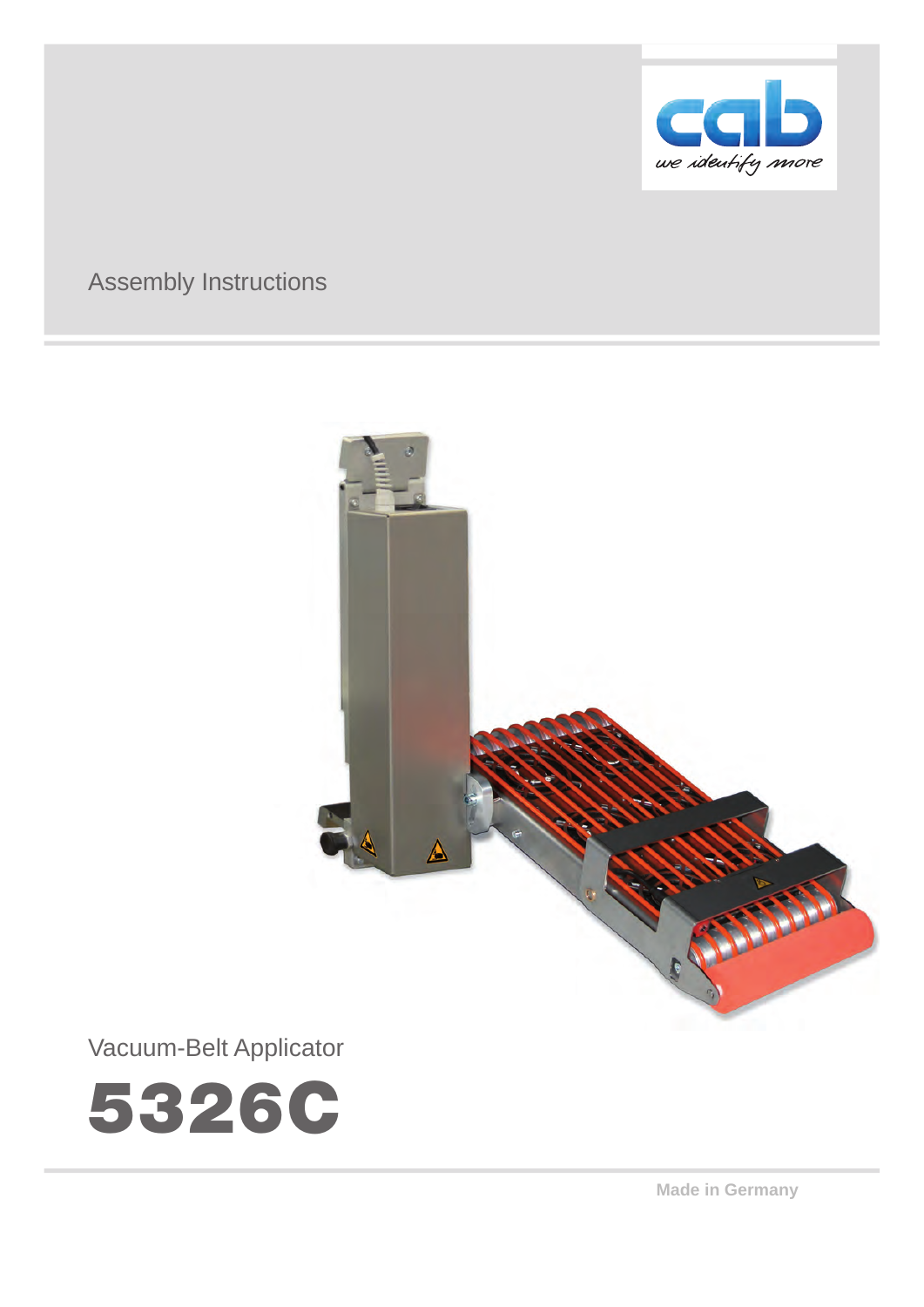## **2 2 Assembly Instructions for the following products**

| <b>Family</b>          | Type, |
|------------------------|-------|
| Vacuum-Belt Applicator | 5326C |

**Edition:** 12/2019 - Part No. 9009758

#### **Copyright**

This documentation as well as translation hereof are property of cab Produkttechnik GmbH & Co. KG.

The replication, conversion, duplication or divulgement of the whole manual or parts of it for other intentions than its original intended purpose demand the previous written authorization by cab.

#### **Editor**

Regarding questions or comments please contact cab Produkttechnik GmbH & Co. KG.

#### **Topicality**

Due to the constant further development of our products discrepancies between documentation and product can occur. Please check www.cab.de for the latest update.

#### **Terms and conditions**

Deliveries and performances are effected under the General conditions of sale of cab.

**Germany cab Produkttechnik GmbH & Co KG** Karlsruhe Phone +49 721 6626 0 *www.cab.de*

France **cab Technologies S.à.r.l.** Niedermodern Phone +33 388 722501 *www.cab.de/fr*

USA **cab Technology, Inc.** Chelmsford, MA Phone +1 978 250 8321 *www.cab.de/us*

Mexico **cab Technology, Inc.** Juárez Phone +52 656 682 4301 *www.cab.de/es*

Taiwan **cab Technology Co., Ltd.** Taipei Phone +886 (02) 8227 3966 *www.cab.de/tw*

China **cab (Shanghai) Trading Co., Ltd.** Shanghai Phone +86 (021) 6236 3161 *www.cab.de/cn*

China **cab (Shanghai) Trading Co., Ltd.** Guangzhou Phone +86 (020) 2831 7358 *www.cab.de/cn*

South Africa **cab Technology (Pty) Ltd.** Randburg Phone +27 11 886 3580 *www.cab.de/za*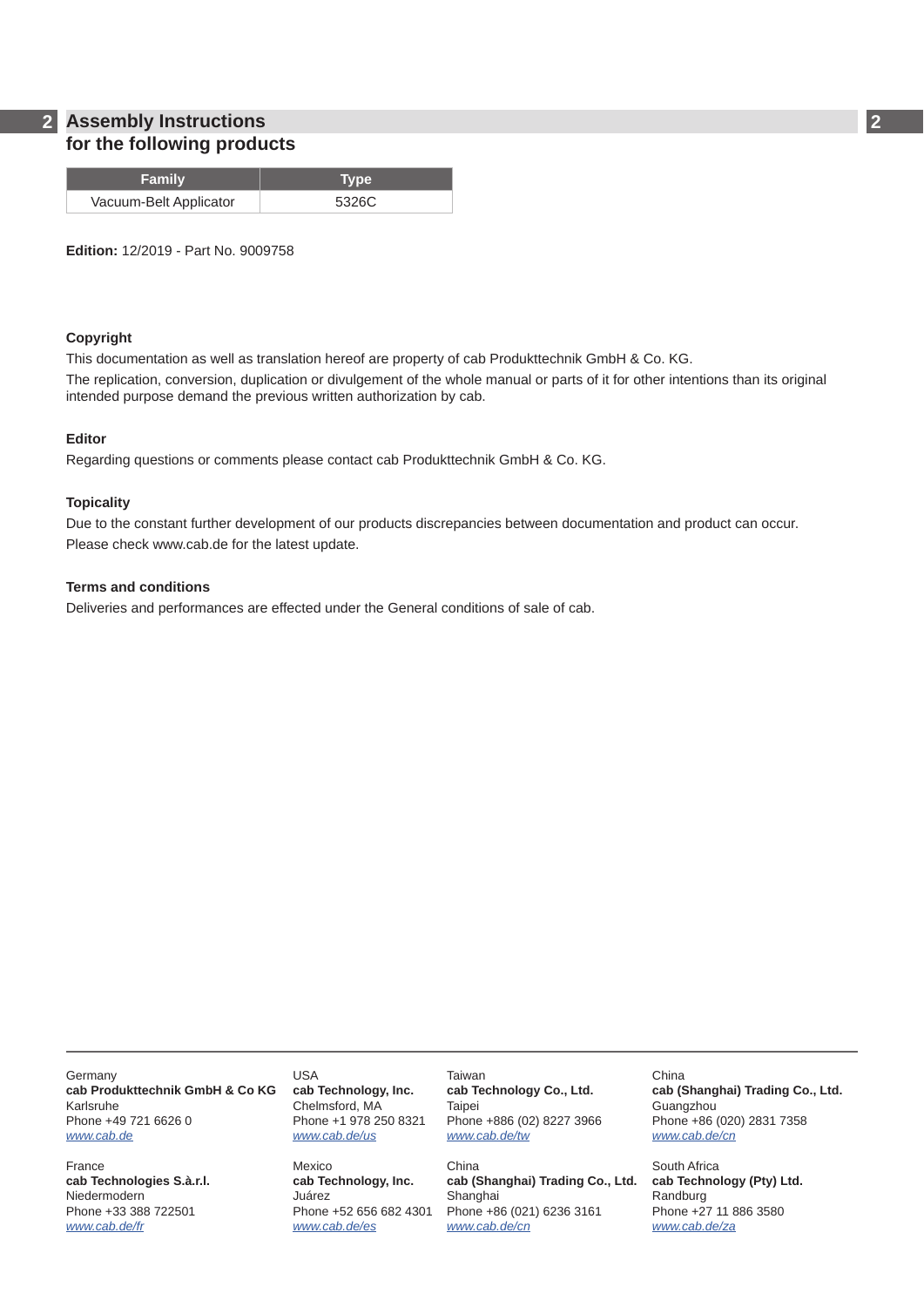# **Table of Contents**

| $\blacktriangleleft$ |  |
|----------------------|--|
| 1.1<br>1.2           |  |
| 1.3                  |  |
| 1.4                  |  |
| 1.5                  |  |
| $\overline{2}$       |  |
| 21                   |  |
| 2.2                  |  |
| 2.3                  |  |
| 2.4                  |  |
| 3                    |  |
|                      |  |
| 4                    |  |
| 4.1<br>42            |  |
|                      |  |
|                      |  |
| 4.3                  |  |
| 5                    |  |
| 5.1                  |  |
| 5.2                  |  |
| 6                    |  |
| 6.1                  |  |
| 6.2                  |  |
| $\overline{7}$       |  |
| 7.1                  |  |
| 7.2                  |  |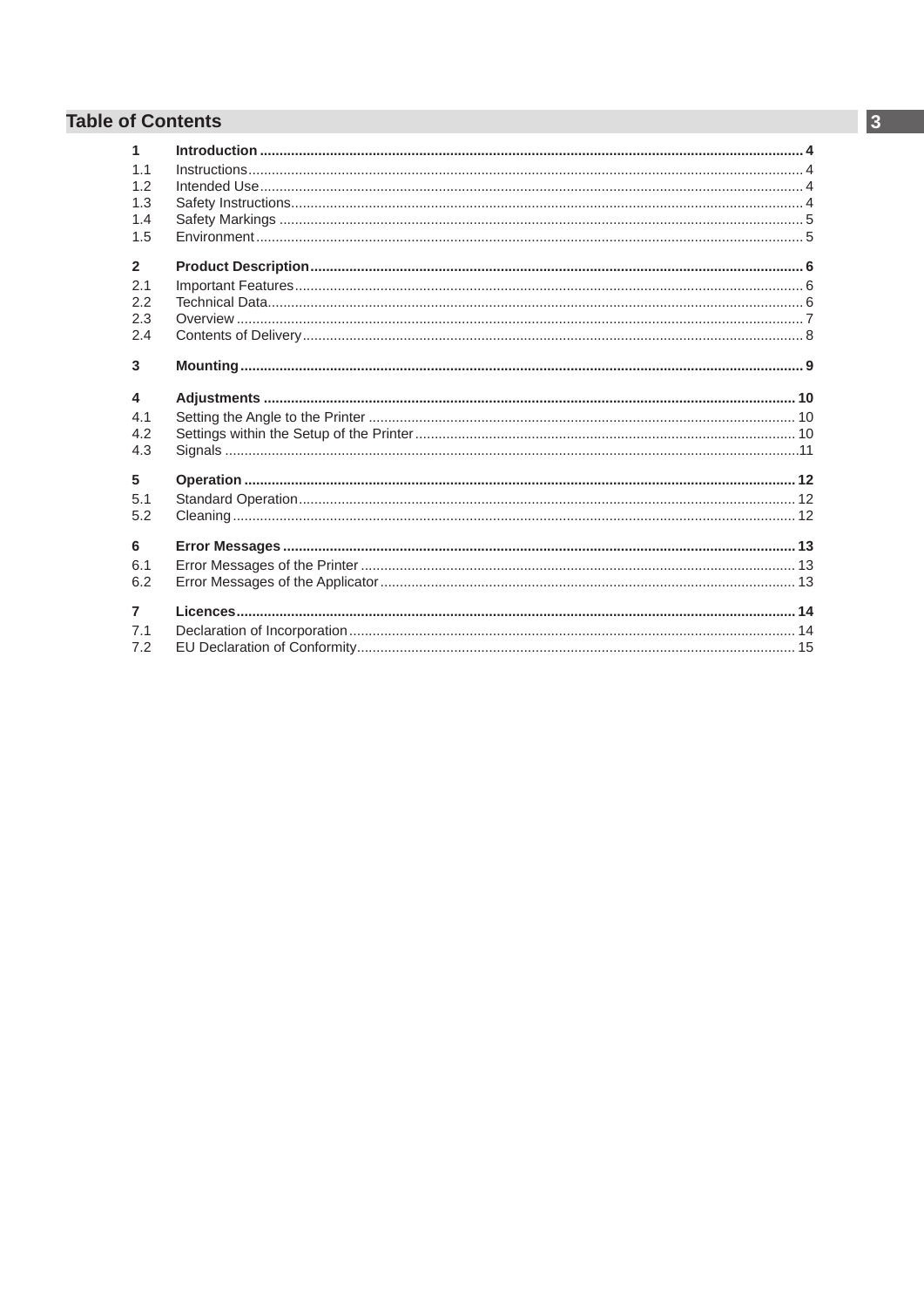# <span id="page-3-0"></span>**4 1 Introduction 4**

#### **1.1 Instructions**

<span id="page-3-1"></span>Important information and instructions in this documentation are designated as follows:



**Danger!**

**Draws attention to an exceptionally great, imminent danger to your health or life due to hazardous voltages.**



**! Danger! Draws attention to a danger with high risk which, if not avoided, may result in death or serious injury.**



**Warning!**<br>Draws attention to a danger with medium risk which, if not avoided, may result in death or serious injury.



## **Caution!**

**Draws attention to a danger with low risk which, if not avoided, may result in minor or moderate injury.**

| ٠ |  |
|---|--|
|   |  |
|   |  |
|   |  |

**! Attention! Draws attention to potential risks of property damage or loss of quality.**

### **i Note!**

**Advice to make work routine easier or on important steps to be carried out.**



Gives you tips on protecting the environment.

**EXECUTE:** Handling instruction

Environment!

- $\triangleright$  Reference to section, position, illustration number or document.
- \* Option (accessories, peripheral equipment, special fittings).

Time Information in the display.

### **1.2 Intended Use**

- The device is manufactured in accordance with the current technological status and the recognized safety rules. However, danger to life and limb of the user or third parties and/or damage to the device and other tangible assets can arise during use.
- The device may only be used for its intended purpose and if it is in perfect working order, and it must be used with regard to safety and dangers as stated in the operating manual.
- The device applicator mounted on a cab printer of the Hermes C series is intended exclusively for applying suitable materials that have been approved by the manufacturer. Any other use or use going beyond this shall be regarded as improper use. The manufacturer/supplier shall not be liable for damage resulting from unauthorized use; the user shall bear the risk alone.
- Usage for the intended purpose also includes complying with the manual, including the manufacturer's maintenance recommendations and specifications.



**i Note! The complete and current version of the documentation can be found in the Internet.**

# **1.3 Safety Instructions**

## **! Attention!**

#### **Initiation, adjustments and changing of parts are to be performed by qualified service personnel only.**

- Before mounting the delivered components disconnect the printer from the power supply and close the shutoff valve of the applicator.
- Only connect the device to other devices which have a protective low voltage.
- Switch off all affected devices (computer, printer, accessories) before connecting or disconnecting.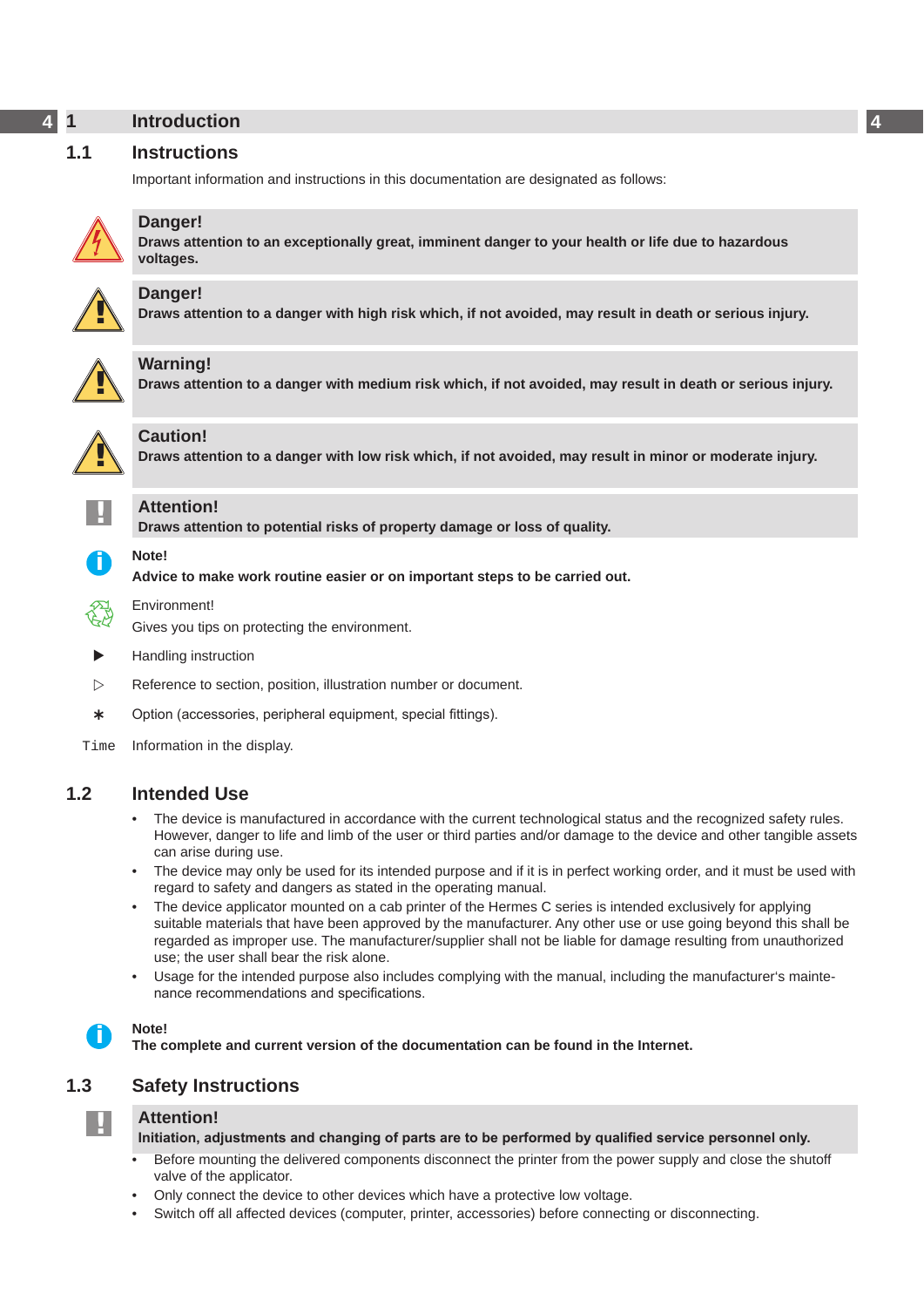# <span id="page-4-0"></span>**1 [Introduction](#page-3-1) 5**

- In operation, moving parts are easily accessible. This applies especially for the zone, where the pad is moved between the starting and the labelling position.
- During operation do not reach into that zone and keep long hair, loose clothes, and jewelry distant. Before any manipulations in those areas, close the shutoff valve.
- The device may only be used in a dry environment, do not expose it to moisture (sprays of water, mists, etc.).
- Do not use the device in an explosive atmosphere.
- Do not use the device close to high-voltage power lines.
- Perform only those actions described in this operating manual.
- Work going beyond this may only be performed by trained personnel or service technicians.
- Unauthorized interference with electronic modules or their software can cause malfunctions.
- Other unauthorized work on or modifications to the device can also endanger operational safety.
- Always have service work done in a qualified workshop, where the personnel have the technical knowledge and tools required to do the necessary work.
- There are various warning stickers on the device. They draw your attention to dangers. Warning stickers must therefore not be removed, as then you and other people cannot be aware of dangers and may be injured.

#### **1.4 Safety Markings**



1: Warning of damage by rotating parts!

Fig. 1 Safety marking

#### **1.5 Environment**

Obsolete devices contain valuable recyclable materials that should be sent for recycling.

 $\blacktriangleright$  Send to suitable collection points, separately from residual waste.

The modular construction of the applicator enables it to be easily disassembled into its component parts.

 $\blacktriangleright$  Send the parts for recycling.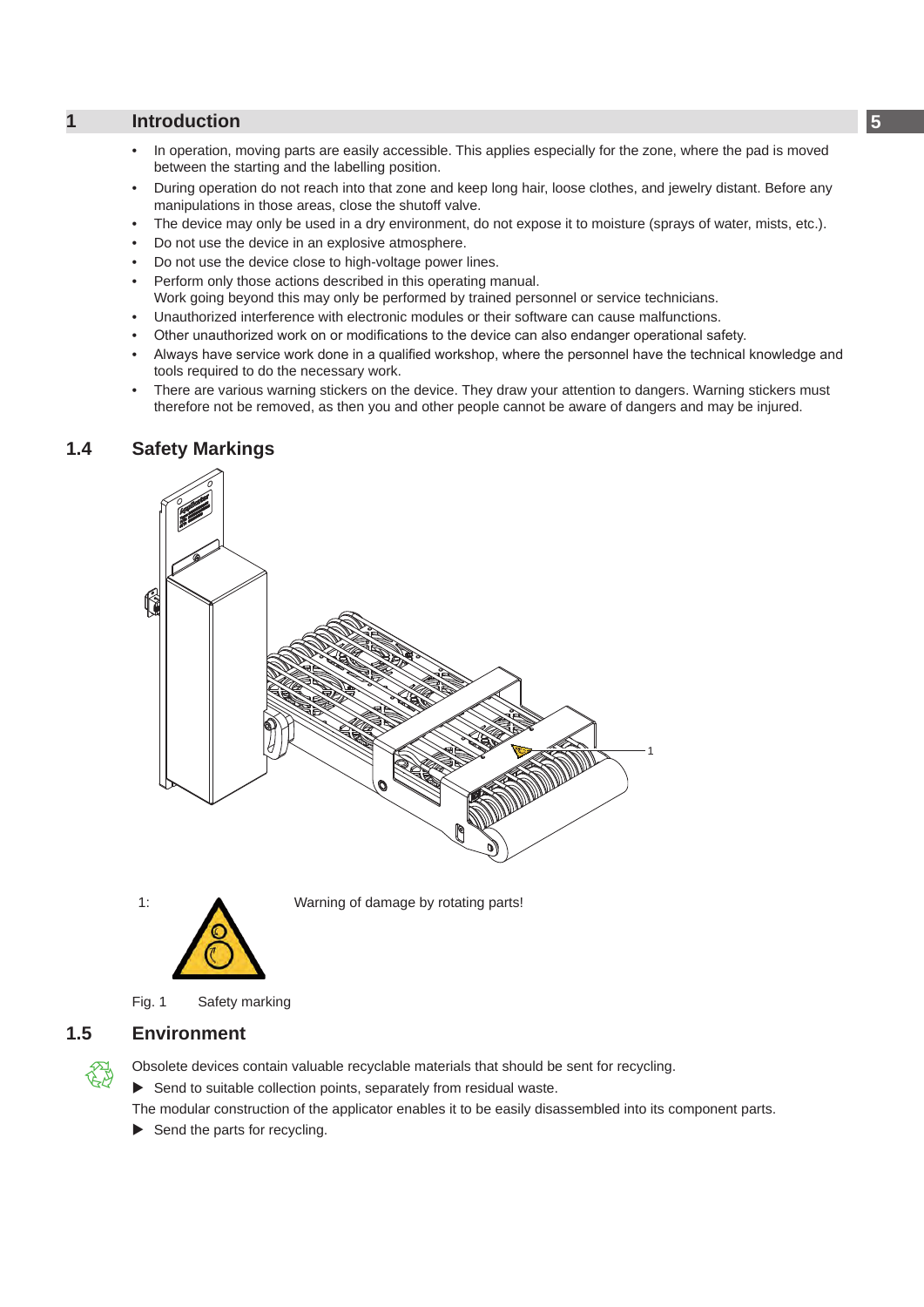# <span id="page-5-0"></span>**6 2 Product Description 6**

# **2.1 Important Features**

<span id="page-5-1"></span>• For operation in a system the I/O interface of the printer can be used.



**•**

# **! Attention**

**Don't move the transport belt or - roller by hand or by an other outside power. Danger of destruction of the electronic control.**

#### **2.2 Technical Data**

| <b>Technical Data</b>           |               | Vacuum-Belt Applicator 5326C |
|---------------------------------|---------------|------------------------------|
| Label width                     | <sub>mm</sub> | 46-174                       |
| label height                    | mm            | 40-356                       |
| Product during labeling         | in motion     |                              |
| Labeling on the product         | from top      |                              |
|                                 | from below    |                              |
|                                 | from the side |                              |
| Vacuum belt speed               | mm/s          | $100 - 500$                  |
| Cicle time aprox. <sup>1)</sup> | labels/min.   | 30                           |

1) Calculated at 100 mm label height / print speed of 100 mm/s

Table 1 Technical Data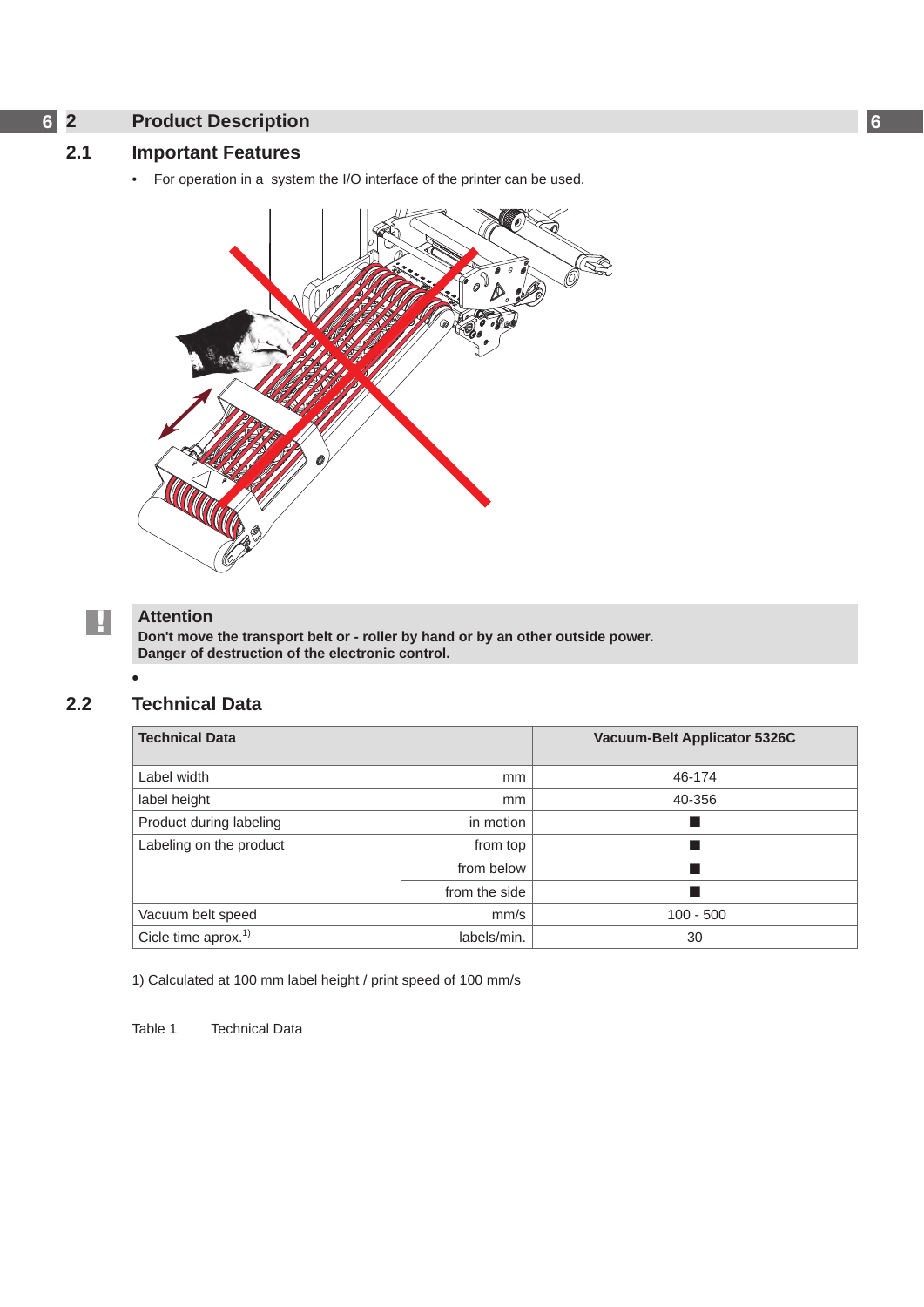# <span id="page-6-0"></span>**2 [Product Description](#page-5-1) 7**

# **2.3 Overview**



Fig. 2 Device overview

- 1 SUB-D 15 Interface to the printer<br>2 Sensor
- 2 Sensor<br>3 Pressur
- Pressure roller
- 4 Screw roller
- 5 Fan 6x
- 6 Base plate for mounting on printer
- 7 Control unit
- 8 Screws to adjust the angle of the applicator
- 9 Mounting screws belt pulley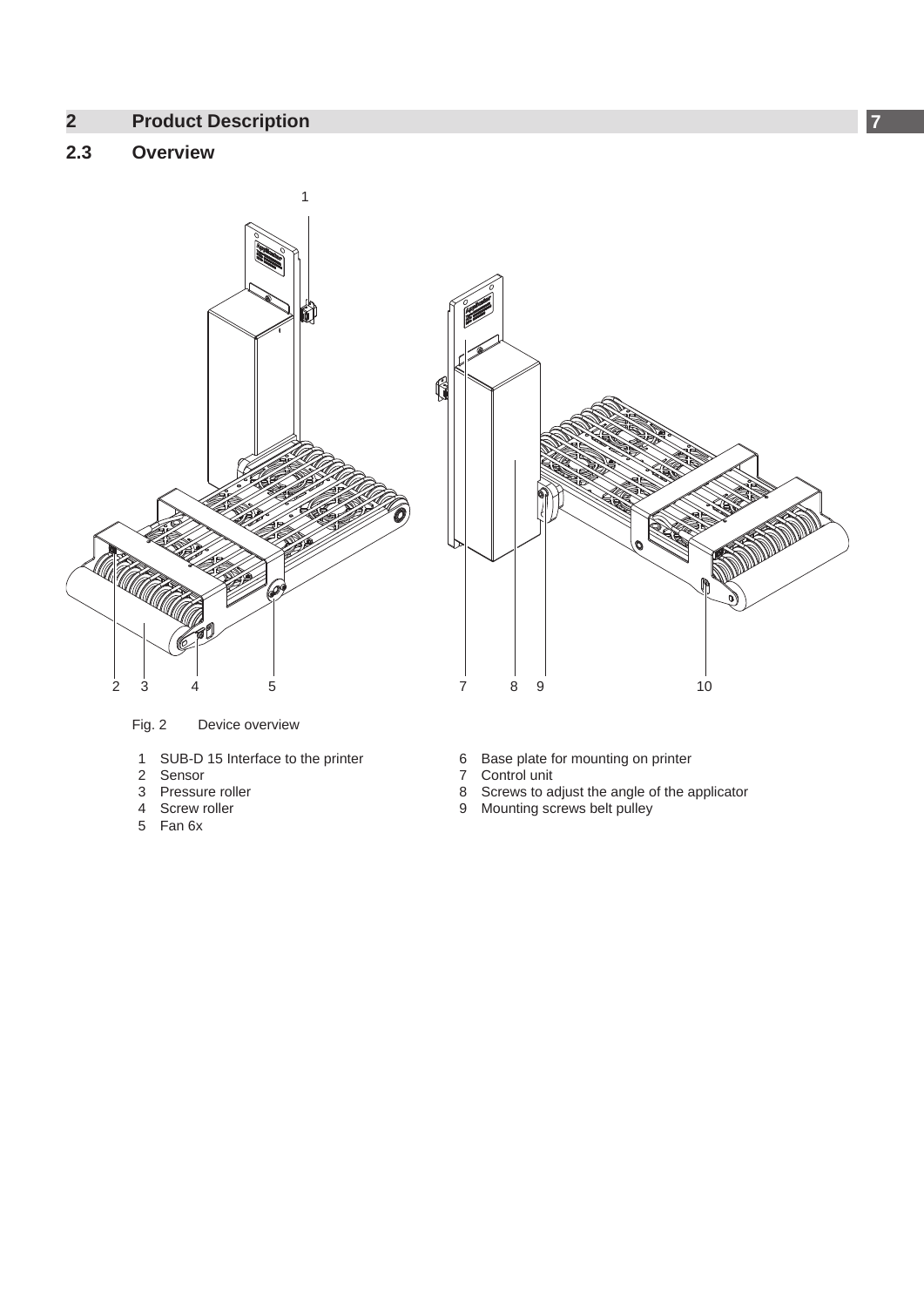# <span id="page-7-0"></span>**8 2 [Product Description](#page-5-1) 8**

# **2.4 Contents of Delivery**



Fig. 3 Contents of delivery

- 1 Mounted applicator
- 2 Screws to connect the applicator to the printer
- 3 Documentation

**!**

**i Note! Please keep the original packaging in case the applicator must be returned.**

# **Attention!**

**The device and printing materials will be damaged by moisture and wetness.**

▶ Set up label printer with applicator only in dry locations protected from dampness and splashes.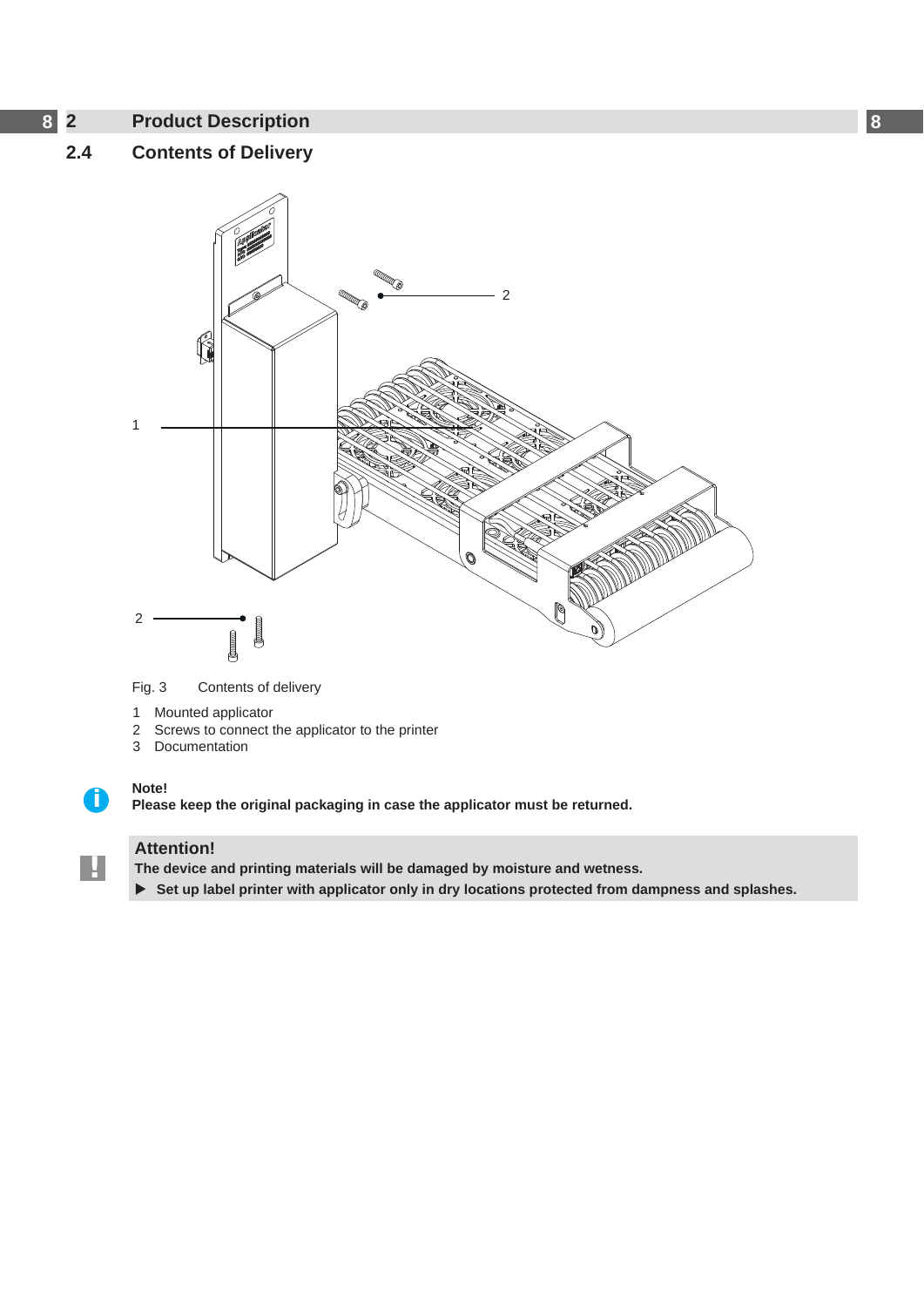<span id="page-8-0"></span>

Fig. 4 Mounting applicator on printer

#### **Attention!**

**!**

**!**

**Initiation, adjustments and changing of parts is to be performed by qualified service personal only. Initiation/Service Manual Applicators**

#### **Attention!**

- $\triangleright$  Disconnect the printer from the power supply before mounting the applicator!
- Ensure the printer is standing firmly in a secure position!

To clean the applicator and printer it's sometimes necessary to turn away or even dismount the applicator from the printer.

Do not adjust the setting screws, throttle valves or other alignment elements. This will enable use of the applicator directly after cleaning.

#### **Turning away & dismounting the applicator**

- 1. Loosen the screws (6) from the lower attachment (7) first.
- 2. Support the applicator and loosen screws (5). The applicator will drop due to its own weight.
- 3. Move the applicator forward a little to disconnect SUB-D 15 connector (3).
- 4. Lift the applicator off the printer.

#### **Remounting the applicator**

- 5. Lift the applicator onto the printer and connect SUB-D 15 male connector (1).
- 6. Slide in and settle the applicator via the connection (7). Line up holes (4) of the mounting plate and to holes (2) of the printer.
- 7. Insert and tighten the Screws (5).
- 8. Insert and tighten the Screws (6).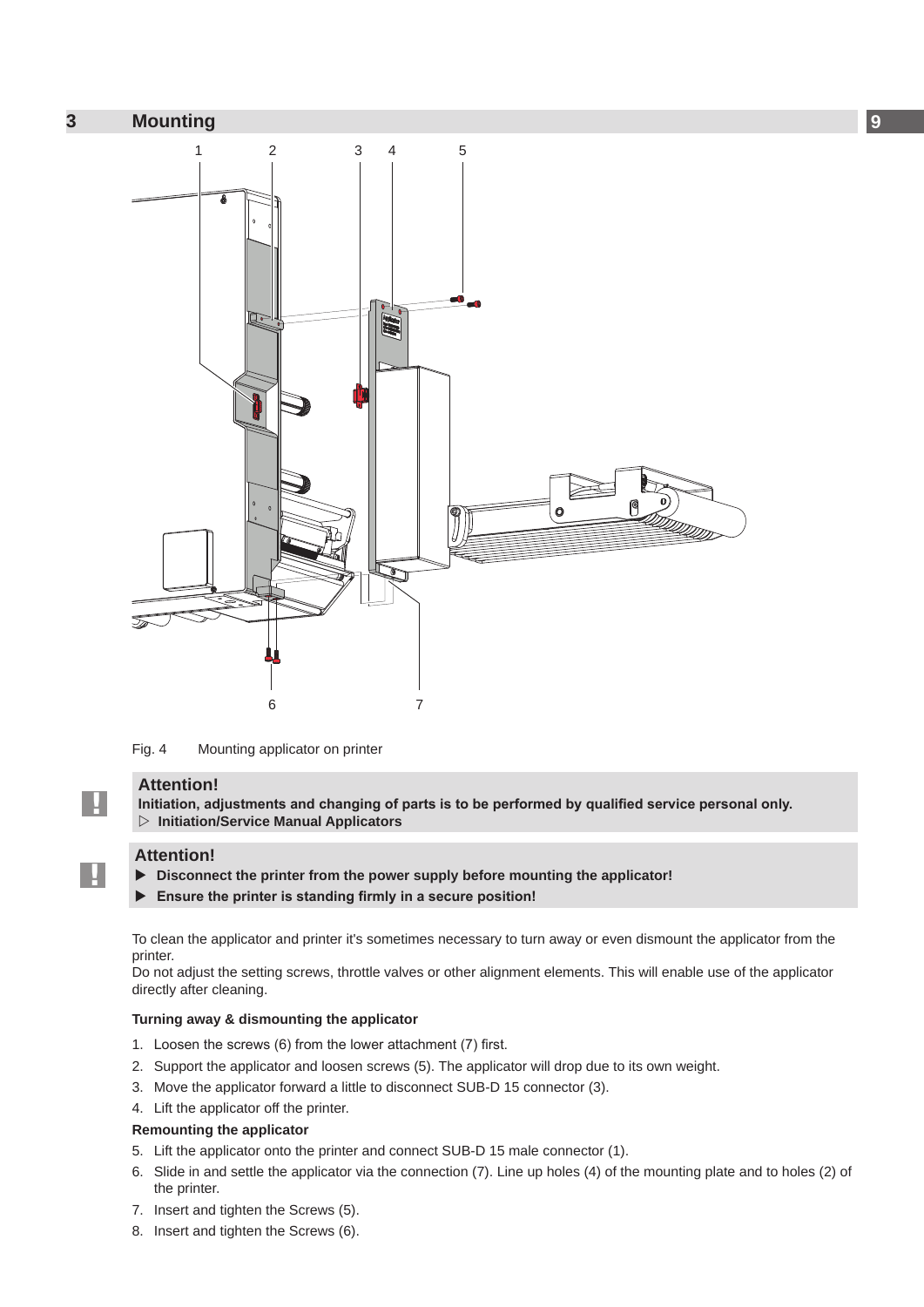#### <span id="page-9-0"></span>**10 4 Adjustments 10**

#### <span id="page-9-1"></span>**Note!**

**i**

**The alignment of the applicator to the printer is set to the factory standard and should not be altered to ensure reliable label transportation. Only the Angle to the printer as well as the pinch roller should be adjusted.**

# **4.1 Setting the Angle to the Printer**



Fig. 5 Downward angle of the applicator to the printer



**i**

**i**

#### **Warning!**

**Be aware when you loosen the screws (1)! The device will drop due to its own weigh.** 

- $\triangleright$  Loosen screws (1) to adjust the angle and so the distance between printer and pinch roller.
- $\blacktriangleright$  Place a product and adjust the angle of the device. Tighten screws (1).

### **4.2 Settings within the Setup of the Printer**

The configuration parameters of the applicator can be found in the menu Setup > Machine param.

#### **Speed**

#### **Note!**

**The speed of the belt and the label transport speed can be set via the parameter** Support del. off**. The value is displayed in ms and not, the actual value used, mm/s.**

#### **Note!**

**It's necessary to set the exact the values visible in the table. In case of a deviations the standard value of 100 will be used.**

Parameter to set the speed of the belts.

The four available values are:

| $100$ ms :         | 100 mm/s speed of the transport belt |
|--------------------|--------------------------------------|
| $150 \text{ ms}$ : | 150 mm/s speed of the transport belt |
| 220 ms :           | 220 mm/s speed of the transport belt |
| 300 ms :           | 300 mm/s speed of the transport belt |
| 500 ms :           | 500 mm/s speed of the transport belt |
|                    |                                      |



 $\widehat{\mathbb{R}}$  > > Support del. off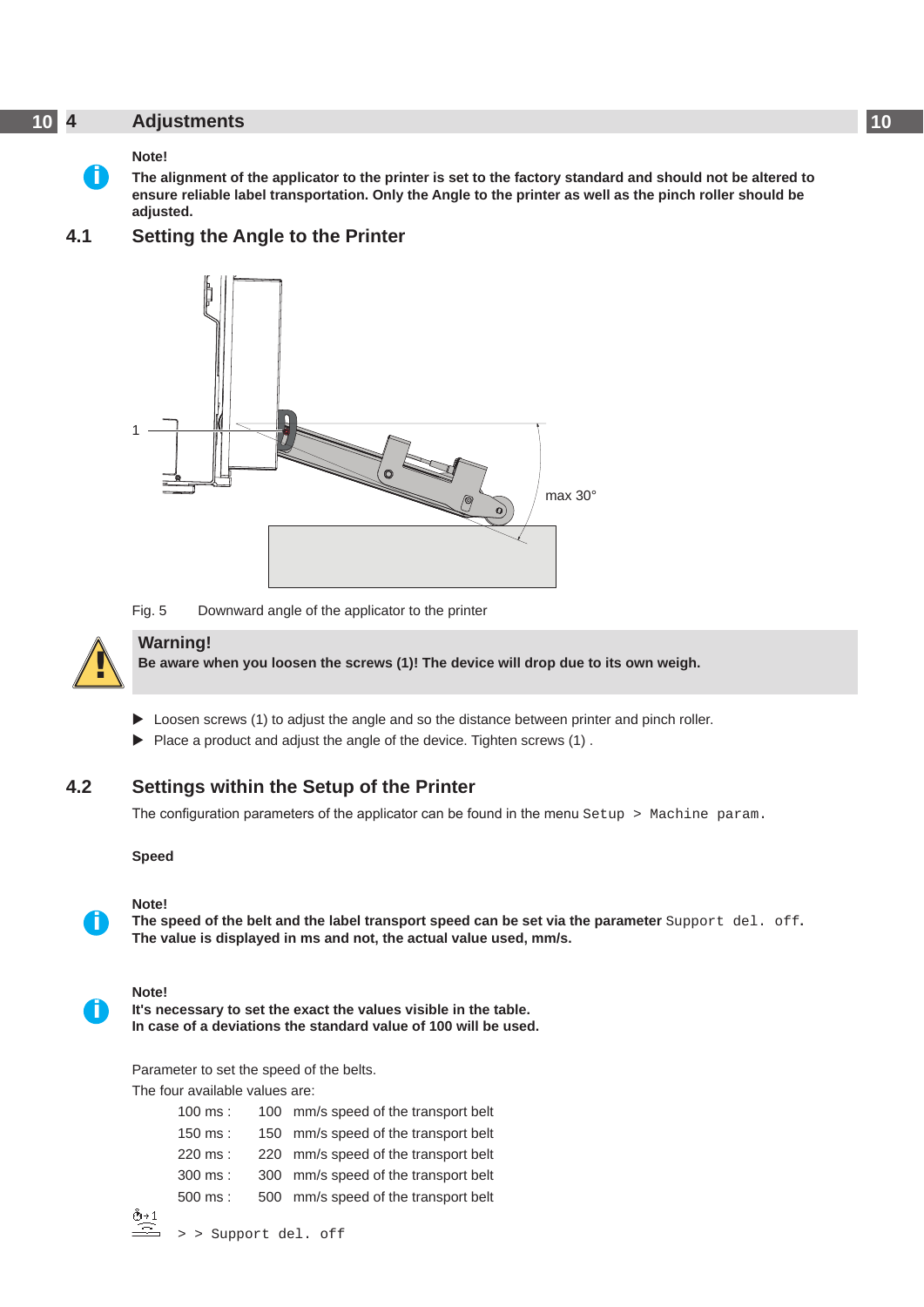#### <span id="page-10-0"></span>**4 [Adjustments](#page-9-1) 11**

# **Waiting position of the label**





In the setup menu the setting "Blow on" must be selected in order to change the parameter "Blow time".

After reaching the reflex sensor (1) and detection point (3) the transportation device will continue for a set time to ensure the label (2) is transported to the pinch roller (4). This time as well as well as the position of the label can be determined by the parameter:

 $\overline{\overline{\mathbb{B}}\overline{\mathbb{B}}\overline{\mathbb{B}}}$ 

> Blow time

A higher value causes a longer transport time. 200 ms accord ca. 10 mm

#### **Follow-up Transportation**

Once the label (2) leaves the sensor area the transportation module continues for a set time to ensure that the label reaches the pinch roller and thus the product. This time value is adjustable via the parameter:  $\mathring{\oplus}$  + 1

> > Support del. on

# **4.3 Signals**

- With the signal **DREE** will print the label and move it to the pinch roller.
- The signal **START** will transport the label up till the reflex sensor as well as its application transport to the pinch roller.

In the application-mode **"Apply - Print"** the printing of the next label will commence automatically as the soon as the previous label has been applied.

In the application-mode **"Print - Apply"** the printing of a next label will wait for the the DREE signal.

| Pin | <b>Signal</b> | <b>Name</b>  | <b>Description</b>                                                                                                                                          |                                            | <b>Activation/Active State</b>             |
|-----|---------------|--------------|-------------------------------------------------------------------------------------------------------------------------------------------------------------|--------------------------------------------|--------------------------------------------|
|     |               |              | without applicator                                                                                                                                          | with applicator                            |                                            |
|     |               | <b>DREE</b>  |                                                                                                                                                             | Print first label<br>in mode "Apply-Print" | Switch on +24V between<br>Pin 1 and Pin 25 |
| 13  |               | <b>START</b> | Print signal Prerequisite:<br>The primary control has<br>confirmed with the ETE<br>signal that the previous la-<br>bel has passed the peel-off<br>position. | Start of label print/applica-<br>tion      | +24V between Pin 13 and Pin 25             |

 $\triangleright$  Interface description of the label printer Hermes C

Table 2 Pin assignment of the I/O interface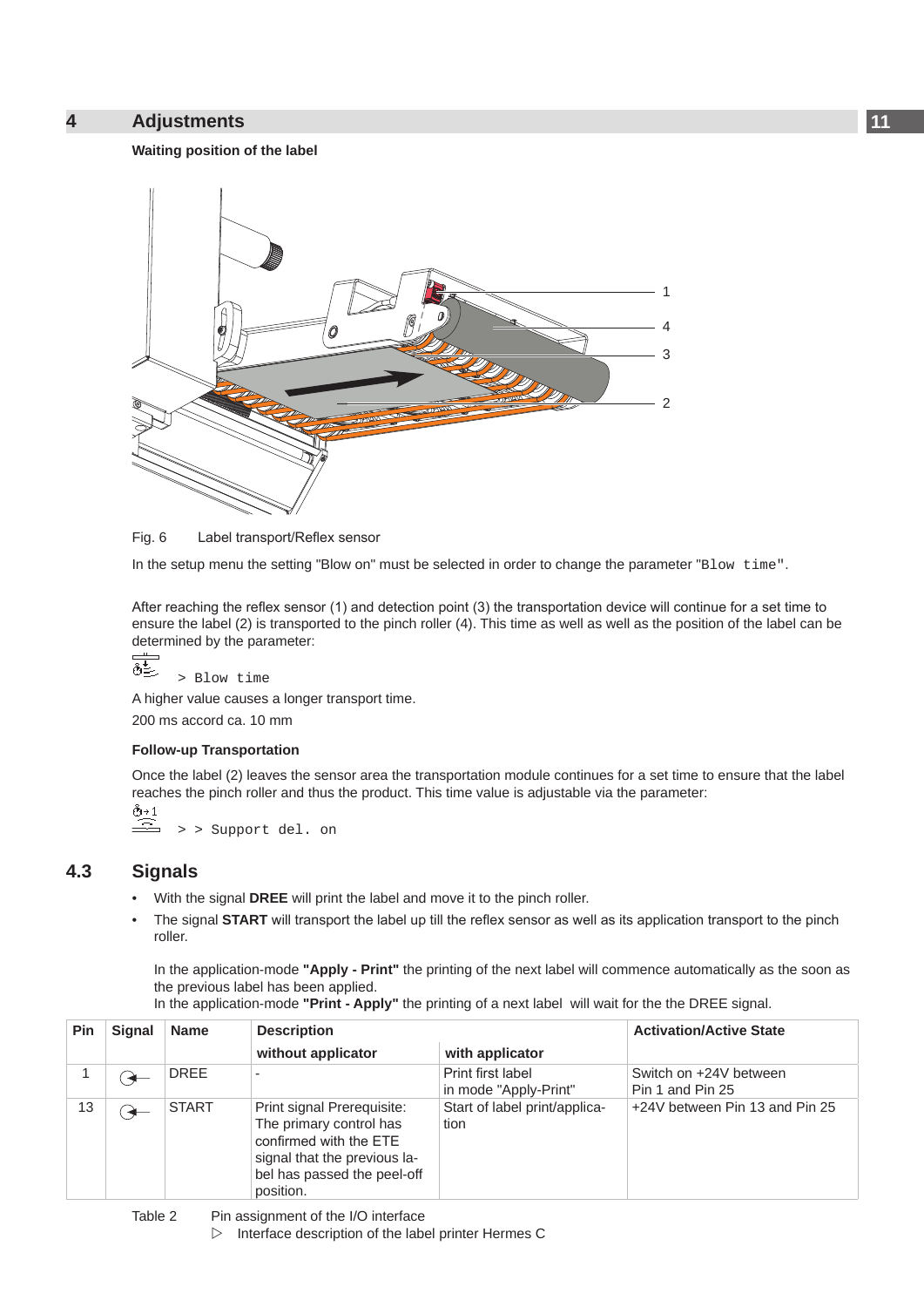## <span id="page-11-0"></span>**12 5 Operation 12**

### **5.1 Standard Operation**

#### **Before commencing the labeling process check that the underlying connection are active.**

- $\triangleright$  Load material. Ensure that the locking system is locked  $\triangleright$  "Operator's Manual" of the printer.
- Switch on the printer.
- Press the **feed** key at the printer. A synchronization feed is initiated. The processed labels need to be removed manually. After a few seconds the printer carries out a short back feed to position the front edge of the next label at the printing line.

#### **Note!**

**This synchronizing also has to be carried out when the print job has been interrupted with the cancel key. Synchronizing is not necessary when the print head was not lifted between print jobs. This also applies if the printer was powered off between print jobs.**

Start a print job

**! Attention!**

 $\triangleright$  Start the labelling process via PLC interface.

Error messages during labelling process are shown in the display of the printer  $\triangleright$  Error Messages.

### **5.2 Cleaning**

**i**

**Never use solvent and abrasive.**



- Clean the outside surfaces and transport belts with multi purpose cleaner: Area 1
- Clean the fan area with a soft brush and/or a vacuum cleaner: Area 2
- Use glass cleaner to clean the reflex sensor: Area 3
- To clean the pressure roller use a special roller cleaner: Area 4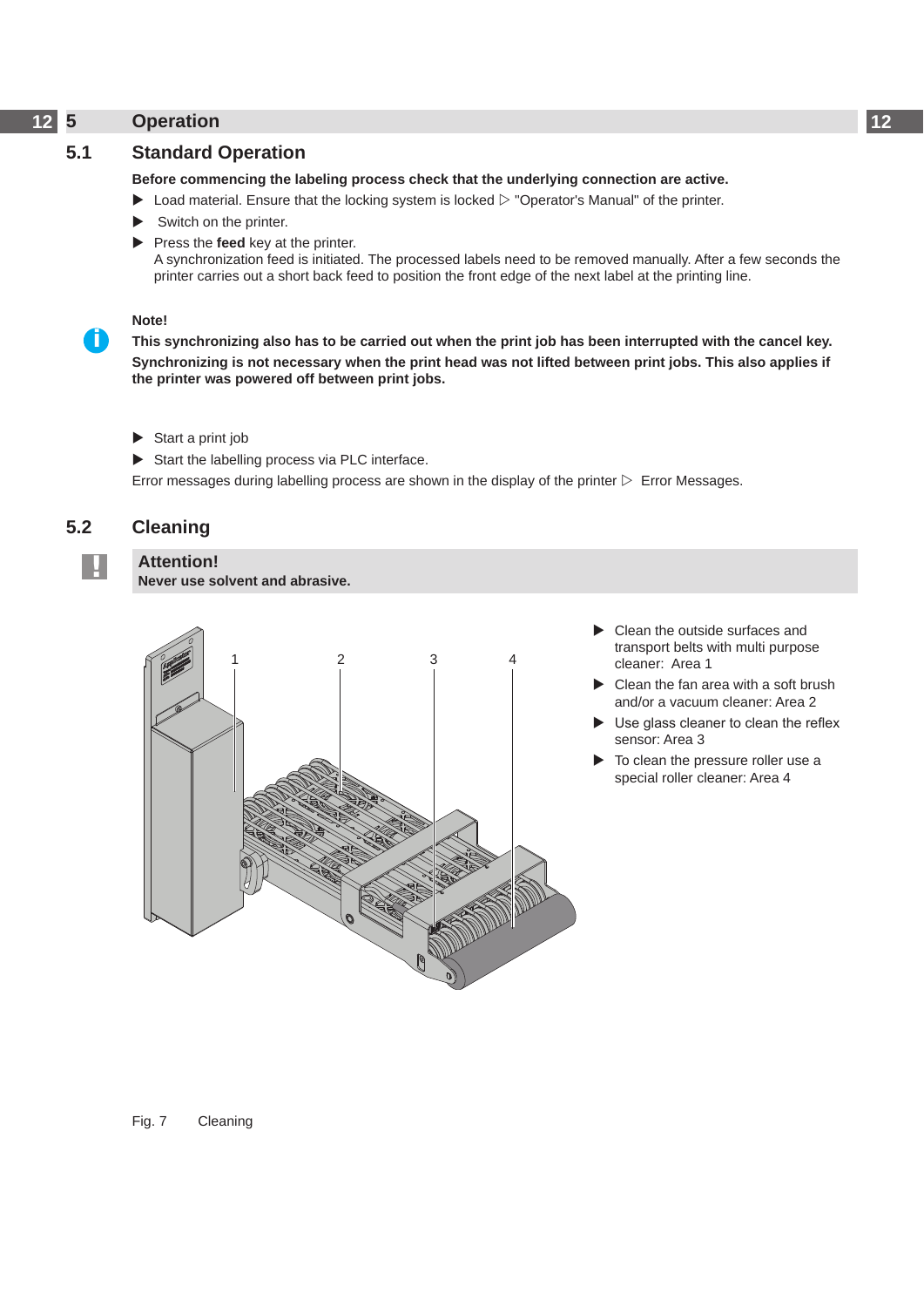#### <span id="page-12-0"></span>**6 Error Messages 13**

### **6.1 Error Messages of the Printer**

For detailed information about printer errors (e.g. 'Paper out', 'Ribbon out', etc.) " $\triangleright$  Operator's manual" of the printer Error treatment:

- $\blacktriangleright$  Clear the error result
- **EXECUTE:** Press the **feed** key to synchronize the label feed, remove the excess labels manually
- **Press the pause** key to quit the error state.

After error correction, the printing of the label causing the error will be repeated.

#### **6.2 Error Messages of the Applicator**

The following table contains an overview of error messages and their possible causes. It also suggests methods to resolve the problems:

| <b>Error Message</b> | <b>Possible Cause</b>                                                                                          |
|----------------------|----------------------------------------------------------------------------------------------------------------|
| Vac. plate empty     | Label has been removed from the waiting position at the pinch roller before the START<br>signal was initiated. |
| Upper position       | The label had not arrived the sensor area 5 sec. after it was printed or it was not<br>detected.               |

Table 3 Error messages of the applicator

Error treatment:

- $\blacktriangleright$  Clear the error results
- **Press the pause** key to quit the error state.

#### **Note!**

**i**

#### **In the case of errors check the Service Manual for adjustments and settings.**

- After error correction, the print of the label causing the error cannot be repeated without re-start of the print job. Except at the error " Vac. plate empty" . In this case, the latest label will print again after quit the error with the **pause** key and then press the Enter button  $\leftarrow$ .
- In the application mode "Apply/Print" send the signal "Print first label" or press the button  $\downarrow$  to send a printed label to the tamp.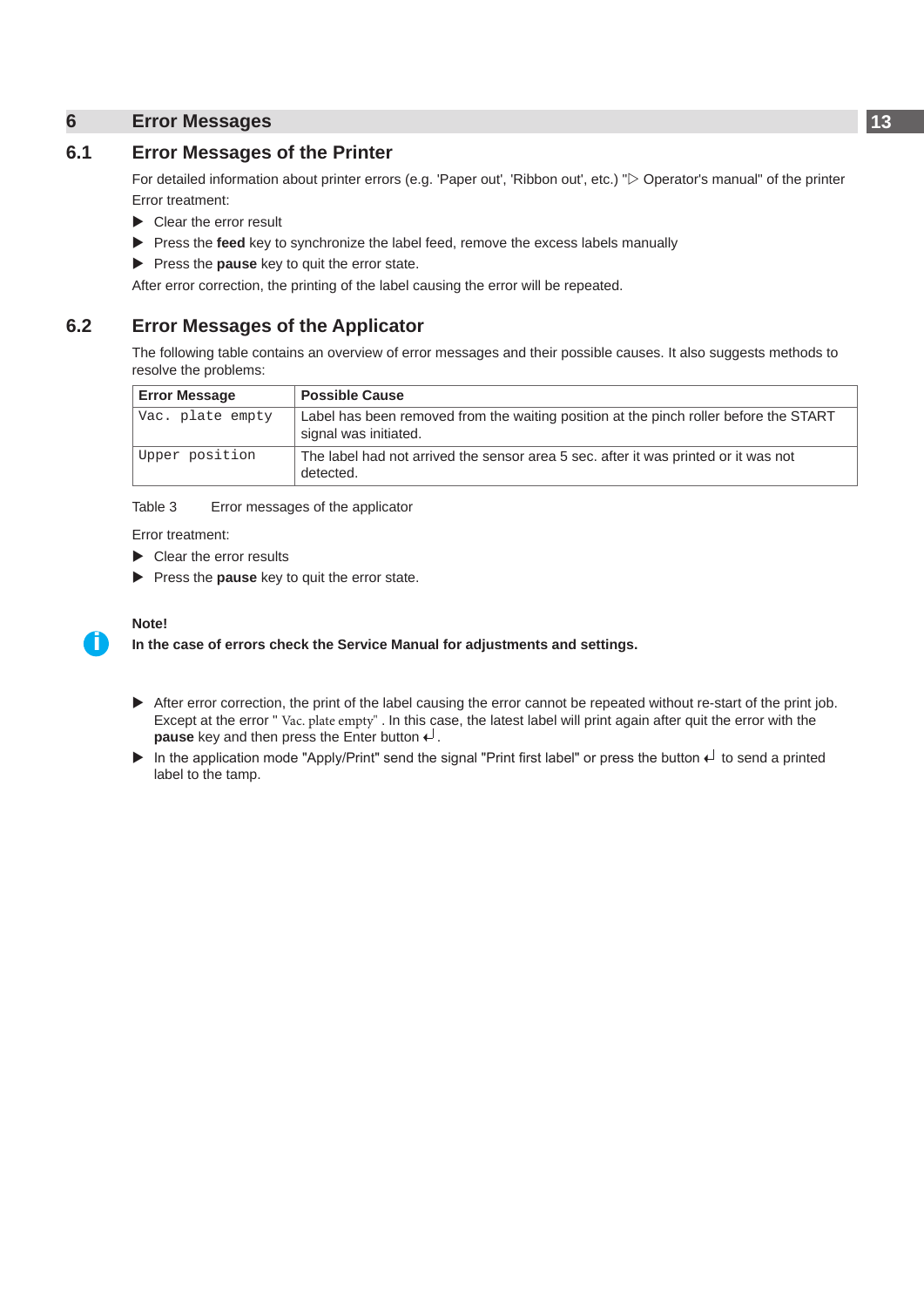# <span id="page-13-0"></span>**14 7 Licences 14**

### <span id="page-13-1"></span>**7.1 Declaration of Incorporation**



cab Produkttechnik GmbH & Co KG Wilhelm-Schickard-Str. 14 D-76131 Karlsruhe **Germany** 

## **Declaration of Incorporation**

We declare herewith that the following "partly completed machinery" as a result of design, construction and the version put in circulation complies with the essential requirements of the **Directive 2006/42/EC on machinery**:

Annex I, Article 1.1.2, 1.1.3, 1.1.5, 1.1.6, 1.2.1, 1.3.2, 1.5.2, 1.5.8, 1.6.3, 1.7

In the event of any alteration which has not been approved by us being made to any device as designated below, this statement shall thereby be made invalid.

| Device:                                                                                                                      | <b>Vacuum-Belt Applicator</b>                              |  |
|------------------------------------------------------------------------------------------------------------------------------|------------------------------------------------------------|--|
| Type:                                                                                                                        | 5326C                                                      |  |
|                                                                                                                              |                                                            |  |
| Applied EU Regulations:                                                                                                      | <b>Applied Standards:</b>                                  |  |
| Directive 2006/42/EC on machinery:                                                                                           | EN ISO 12100:2010<br>$\bullet$                             |  |
|                                                                                                                              | EN ISO 13849-1:2015<br>٠                                   |  |
|                                                                                                                              | EN 60950-1:2006<br>٠<br>+A11:2009+A12:2011+A1:2010+A2:2013 |  |
| Other Relevant Directives:                                                                                                   |                                                            |  |
| Directive 2014/30/EU relating to electromagnetic compatibility                                                               |                                                            |  |
| Directive 2011/65/EU on the restriction of the use of certain hazardous substances in electrical and<br>electronic equipment |                                                            |  |

| <b>Erwin Fascher</b><br>Am Unterwege 18/20<br>99610 Sömmerda |
|--------------------------------------------------------------|
|                                                              |
| Sömmerda, 08.07.2019                                         |
| Gleden                                                       |
| <b>Erwin Fascher</b><br><b>Managing Director</b>             |
|                                                              |

The product must not be put into service until the final machinery into which it is to be incorporated has been declared in conformity with the provisions of the Directive on machinery.

**Managing Director**

The documents according annex VII part B from the incomplete machinery are created and will commit to state agencies on request in electronic kinds.